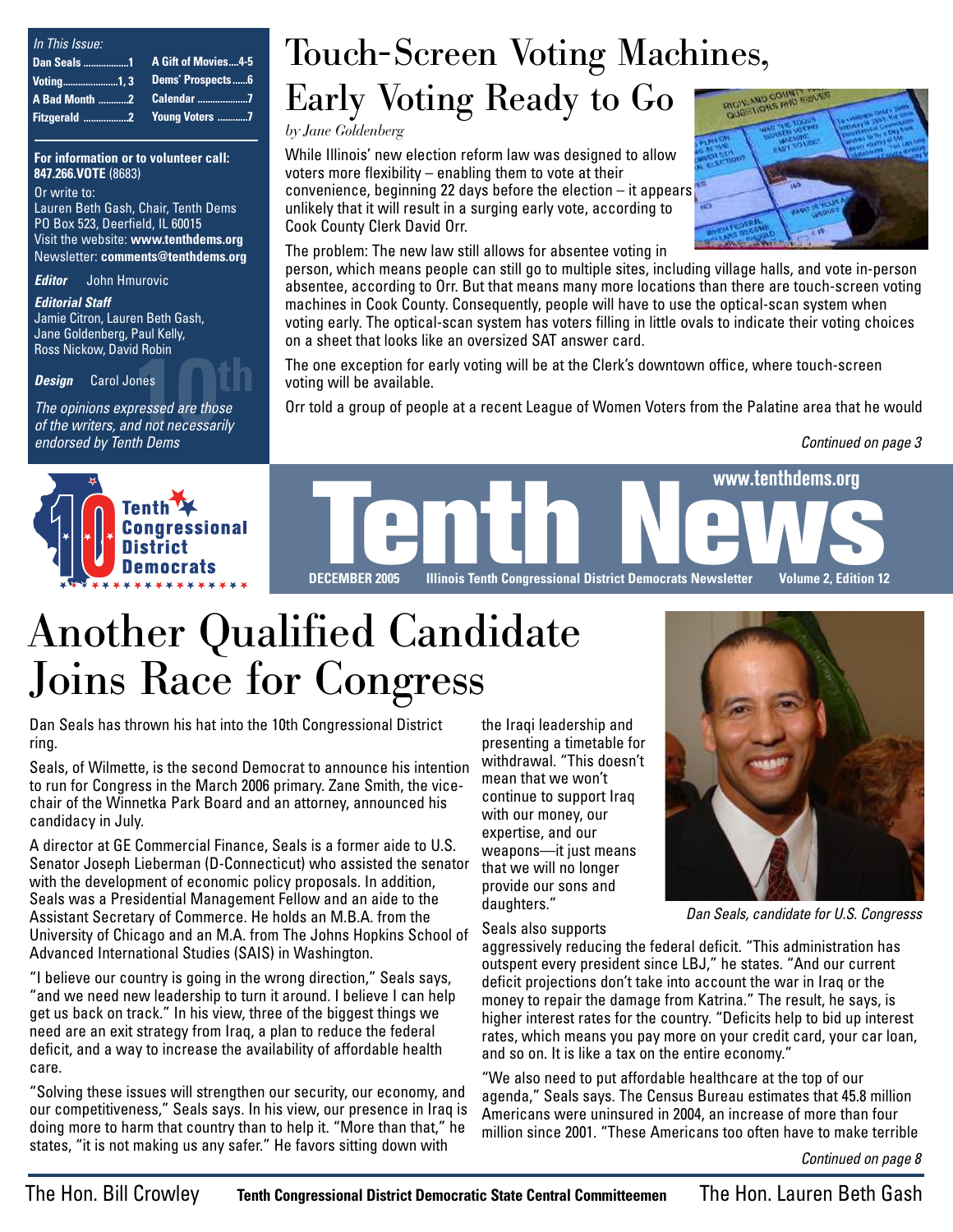## A Bad Month for Congressman Kirk

#### *by John Hmurovic*

Any way you slice it, November was not a good month for 10th District Congressman Mark Kirk. Here's why:

#### **Just the (Wrong) Facts**

Kirk breezed into a meeting in Lake Bluff and announced that North Chicago schools were "guaranteed" to receive \$7 million over the next five years to compensate the school system for children of military members who go to school in the district, but whose parents don't pay property taxes that support the schools. Then he quickly slipped out of the meeting. He left before State Senators Susan Garrett (D-Lake Forest) and Terry Link (D-Waukegan) could wipe the puzzled looks off their faces. They knew right away that there was no guarantee and that Kirk was wrong. Kirk's office later admitted that he "misspoke," but said the congressman was not available to explain how he came to make such a blunder.

#### **Foot in Mouth**



*A coalition of groups held a news conference criticizing Mark Kirk's remarks about young Arabs. (Photo courtesy cairchicago.org)*

"I'm OK with discrimination against young Arab males from terrorist-producing states. I'm OK with that." So spoke Kirk to a Chicago Sun-Times reporter. But a lot of other people aren't OK with that. Senator Barack Obama (D-Illinois) said that Kirk's comment "indicates a cavalier attitude toward civil liberties." Twenty-seven organizations have condemned Kirk's remarks, including the Jewish Council on Urban Affairs, the Archdiocese of Chicago Office of Hispanic Ministry, the Chicago Commission on Human Relations, and the United Methodist Church

Northern Illinois Conference. The organizations asked for a meeting with Kirk, but were told he was not available.

#### **The Congressman Is Not Home**

You'd think by now that people who disagree with the Republican position on any issue would get the point: Congressman Kirk doesn't want to talk to them. Opponents of the war in Iraq have apparently spent more time in Kirk's local office than the congressman has, because on the frequent occasions when they've showed up to talk to him they have been told he's not there. Not learning the lesson, another group showed up in November to talk to him about his position on budget cuts. Guess what? He was not available. Furthermore, the person in charge of his office said he didn't know what the congressman's position was on cutting social programs out of the budget. He might as well have said, "Go home, and don't bother us."

#### **Smile for the Cameras**

The media were watching. It was a huge vote on a Republican budget that would slash spending on social programs that largely affect the poor. With plenty of time for the media to make their deadlines and report the vote, Mark Kirk did the right thing: He voted against his Republican colleagues and opposed the proposal. Proof again that he is a "thoughtful, independent leader"—his words, not mine. Next day, late at night, reporters nodding off, deadlines long past, the matter comes up again. Guess what? This time Mark Kirk votes for the cuts in social programs. It passes by one vote—his vote. The Washington Post said it's a plan that would "impose new fees on Medicare recipients, squeeze student loan programs, cut child support enforcement, and push tens of thousands of low income families off food stamps."

#### **The Coward with Two Purple Hearts**



On the floor of the House, a Republican congresswoman called Congressman John Murtha (D-Pennsylvania) a coward for suggesting that the U.S. should pull out of Iraq. The cowardly act committed by Murtha — who was awarded a Bronze Star, two

Purple Hearts, and the Vietnamese Cross for Gallantry for his Vietnam wartime combat service — was the act of disagreeing with the Republicans on the way the war is being waged. Up until this time, Murtha had been a solid backer of the war. The House Republicans could have argued the merits of Murtha's position. Instead, they decided to teach Murtha and the Democrats a lesson by introducing a resolution to withdraw immediately from Iraq, written in a way that virtually no one supported. For hours, the House was engaged in one of the ugliest debates in recent history, arguing over a resolution that no one wanted. It could have been avoided earlier in the evening, when a vote was taken to bring the resolution up for debate. To their credit, several Republicans didn't think this was right . . . but not Mark Kirk. It passed 210-202. Kirk voted for it.

#### **What Hath GOP Wrought?**

The Medicare Prescription Drug benefit went into effect in November. The Chicago Tribune editorial page described the legislation as "a runaway government entitlement of mindnumbing complexity, rammed through Congress with cooked numbers, launched at a time when the country can least afford it." Too bad they didn't point out that this legislation barely passed the House by a vote of 216-215. Mark Kirk voted for it.

### Fitzgerald Threw a Softball

#### *by Sheldon Drobny*

Besides my co-founding Air America Radio, I have another day job. I have helped prosecute and defend white-collar-crime offenses for 38 years, including experience with Patrick Fitzgerald's Chicago office on current political prosecutions. Those of us locally in the know here do not agree that Fitzgerald is as independent as the press has made him out to be. Let me explain.

Fitzgerald had to indict I. Lewis "Scooter" Libby. Libby's lies were so blatant that Fitzgerald had no choice. But Fitzgerald had a golden opportunity to do

enough work to prove the underlying crimes that he was originally investigating. Those crimes involve two offenses in the U.S. Criminal Code; Conspiracy and Outing a CIA Agent. Essentially, Fitzgerald indicted Libby for preventing his prosecutors from proving the underlying crimes he was investigating by using a baseball metaphor in that Libby "threw sand in the umpires eyes." That part is patently absurd.

In most conspiracy cases, one or more of the coconspirators invariably lie to the FBI or the grand jury. *Continued on page 8*



*Patrick Fitzgerald*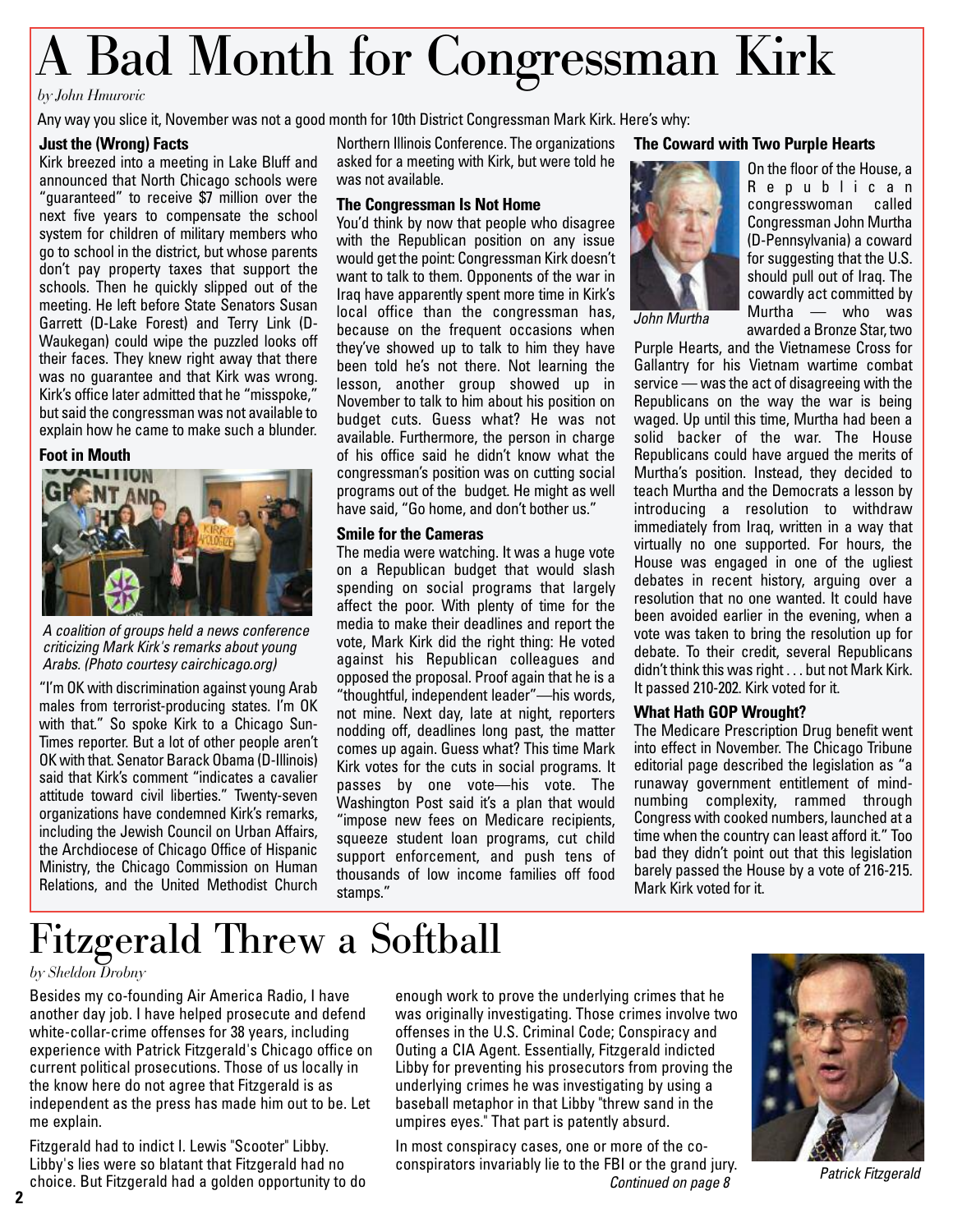## Lake County Plans for Surge in Early Voting

*by Jane Goldenberg*

Lake County voters will cast optical scan ballots. Unlike Cook County, Lake County is planning for a large early vote — 30 percent in the primary and up to 50 percent in the general election, according to Lake County Clerk Willard Helander.

Voters with disabilities will be able to mark their optical scan cards using a machine called the AutoMark, which has a touch-screen and headphones. An AutoMark will be available at each of the county's 21



early voting locations, as well as in every polling place on election day, Helander said.

Voters will be able to check online for their early voting locations, beginning early next year. They can already view a training video about the optical scan system at **www.co.lake.il.us/cntyclk/elections/voterservices/opticalscan.asp.**

**Voting,** *continued from page 1*



*Cook County Clerk David Orr explained that county voters will have a dual system for voting instead of the desired touch-screen system. The reason: There is a lack of funding to purchase enough touchscreen machines.* 

have preferred the new law not include a provision that continues to allow in-person absentee voting. The Clerk's office then could have set up a smaller number of locations around the county, each with a touch-screen voting machine. As it is, there are not enough of these new machines to go around to the many different sites.

With enough publicity, Orr said, he thinks early voting could increase in Illinois, but the total rate probably won't reach 10 percent for the next election on March 21. He expects early voting will perhaps triple the number of in-person absentee voting – a far cry from the 40 percent who vote early in California.

For the next election, early voting will begin on February 27 and end on March 16, five days before the election. These dates will also apply to in-person absentee voting. Absentee voting in which people mail in their ballots will continue as it has in years past.

For the primary election in March, voters will get their chance to try

the new machines, as every polling place in Cook County should have a touch-screen machine. Still, many more voters will likely vote with the optical scan system.

And why aren't there enough touch-screen machines? Not enough money.

The Help America Vote Act that Congress passed after the problems of the presidential election in 2000 didn't allocate enough money for Cook County to fully switch its system over to the touch-screen machines, Orr explained. As a result, Cook County will have a dual voting system. Voters can choose to cast their ballots with either a touch-screen machine, which has a voter-verifiable paper trail, as required by Illinois law, or the optical-scan equipment, whose scanners work like the old punch card scanners. The optical-scan equipment, like the touch-screen machine, will tell the voter if there were any overvotes or undervotes. By 2007, most precincts will have more than one touch-screen machine, Orr said.

The advantage of the touch-screen device is that it enables the county to more easily offer more languages and to accommodate disabled voters, particularly visually impaired voters, Orr said. Voters will also be able to cast provisional ballots on the touch-screen machines in the case of any questions regarding voter registration.

To use the touch-screen machine, voters will be given a little card that, like an ATM card, they slide into the machine to indicate the ballot style they should use. Ballot styles change depending on local jurisdictions, such as state representative or park district, for example. There may be eight or nine ballot styles within the same precinct, Orr noted. Voters can have the option of making the font bigger and changing the color for readability, then they can go back and review their choices before finally casting their ballots.

The company that was chosen to supply the equipment, Sequoia Voting Systems, has also provided technology and services for Nevada, Washington, D.C., Denver, and Baltimore, among many others.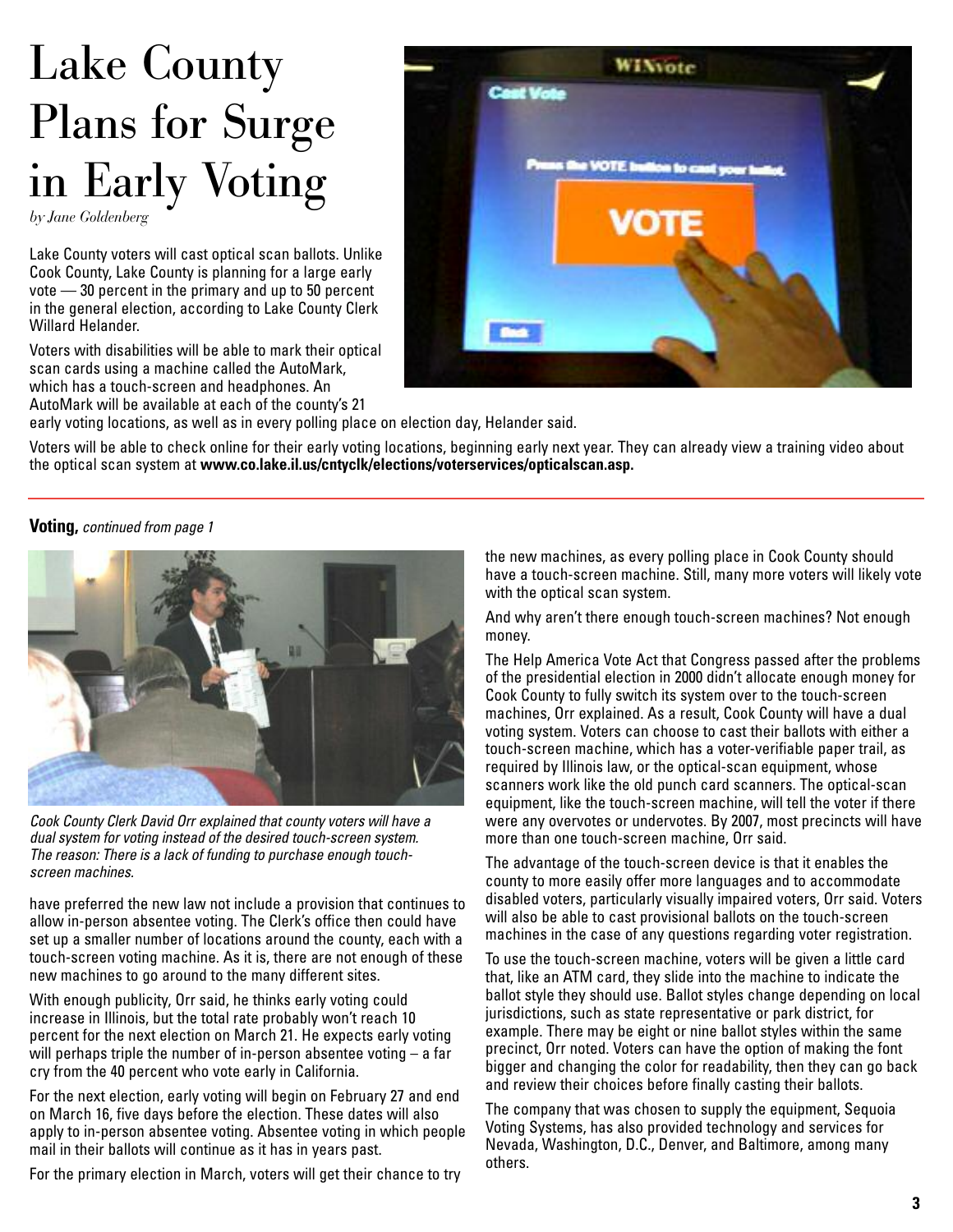### Movies for the Holidays: Documentaries that Provide Inspiration, Education, and Ammunition

*by Ross Nickow*

The best, although belated, holiday gift for any dedicated Democrat would be a Democratic majority in the U.S. Congress and Senate in November's election. With polls across the nation showing eroding confidence and lack of trust in President Bush, Democrats are beginning to smell potential victory, and are gearing up for a marathon campaign, first in the March primary, and ending with a midterm election landslide.

But . . . it's still only December 2005, and holiday gift shopping is a priority for many people. Thoughtful gifts can keep determined minds sharp through the long Chicagoland winter as we head into the political battle that could save our nation from an unaccountable, out-of-control administration.

Many political and social issue-oriented documentaries are currently available on

DVD and make the perfect gift for political junkies and committed constituents among family and friends. Several of these films have been shown in theaters. Some have been released only on video. All can provide inspiration, education, and ammunition for next year's crucial election.

The hottest documentary now available is Robert Greenwald's *Wal-Mart: The High Cost of Low Price*. While more a human-interest story than a political expose, it tracks the devastating effect Wal-Mart's policies and practices have on its employees (ironically referred to as associates"), suppliers, small businesses and the U.S. economy. It not





also helps holiday shopping

people hopefully will want to

Greenwald also directed a

documentaries, available individually or in a 4-DVD box set (that includes a "bonus" disc). *Uncovered: the whole truth about the Iraq war* presents former government officials and military experts detailing the

initially convinced many Americans that the war was

avoid.

documentary is in headlines and newscasts almost daily in recent months. Other films in Greenwald's series include *Unconstitutional: The War on our Civil Liberties*, with its many heartbreaking stories about victims of the socalled Patriot Act, and *Outfoxed: Rupert Murdoch's War On Journalism*, an expose of the Bush White House propaganda machine otherwise known as Fox News. *Outfoxed* interviews former Fox News employees who share techniques used to spread misinformation, such as the use of the term "Some people say . . ." as in "Some people say that John Kerry eats puppies for breakfast." We never learn who "some people" are, but Fox fans evidently believe anything if it is repeated enough times.

Reviewing the Clinton years on video is a good way to revisit the methods that led to victory and eight years of a Democratic White House, and also to avoid the kind of tactical errors that gave

ammunition to the Republican attack machine. *The War Room* follows an even younger George Stephanopoulos and

a James Carville with some hair as they strategize to help Bill Clinton's election in 1992. Watching Bill Clinton and Al Gore as they were about to take the reins is heartbreakingly nostalgic. *The Hunting of the President* follows Ken Starr and congressional Republicans as they ravage the country's finances and morale with their witch hunt to impeach Clinton.



To gain insight into how an incompetent,

draft-dodging, chicken-hawk ideologue became President (sorry for the understatement), three documentaries explore various aspects of George W. Bush's unethical and illegitimate power grab. *Bush's Brain* tracks the background and methods of Bush's political confidence man, Karl Rove. Rove's lust for power and lack of ethics and class is exemplified in the film's recounting of a 1986 incident in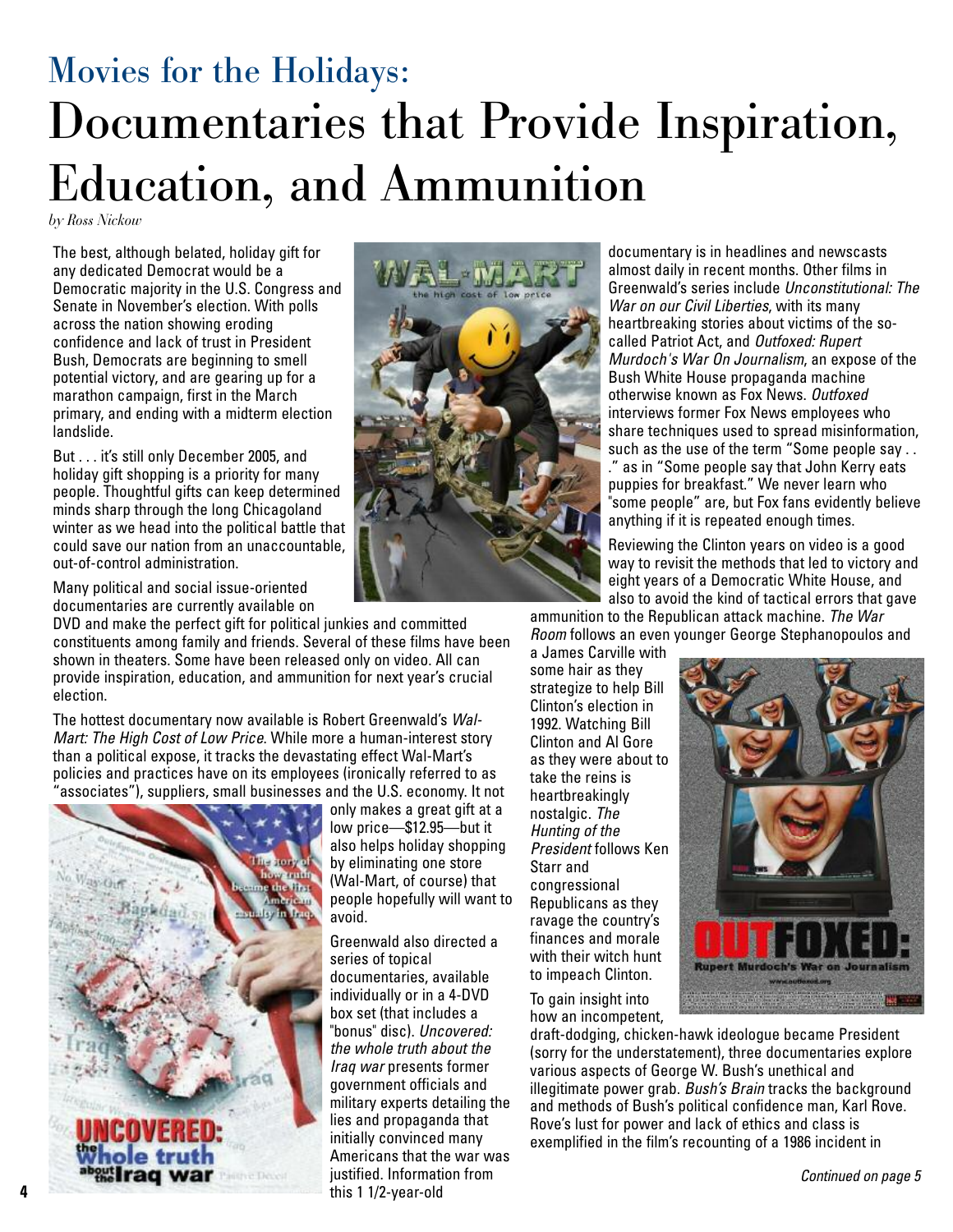#### **Documentaries,**

#### *continued from page 4*

which Rove planted a listening device in his own office during a pre-Bush gubernatorial campaign in Texas. He arranged for the bug to be "discovered" just prior to a crucial debate, and then blamed it on the Democratic opponent to distract attention from the issues and the fact that his candidate was a weak debater. Other documentaries that define Bush's tainted rise to power include *Bush Family Fortunes: The Best Democracy Money Can Buy* and *With God on Our Side: George W. Bush and the Rise of the Religious Right in America*.

Mix some great music with a touch of political rebellion, and surprise somebody with a



wonderful new documentary directed by Martin Scorsese about Bob Dylan's early years, *No Direction Home: Bob Dylan*. The film includes some amazing footage and music from Dylan's most prolific decade, focusing on the early to mid-1960s, when Dylan's voice, songs, and persona became the symbol of social conscience for a generation.

Video documentaries can be ordered through local, independent music and video merchants, or from online sites such as Walmartmovie.com,

RobertGreenwald.org/docs, and Buzzflash.org/premiums. (In no instances will they be available at Wal-Mart, so don't even bother trying.)

### **More dazzling documentaries for great gift-giving**

*The Agronomist*

*Control Room*

*The Corporation*

*Enron: The Smartest Guys in the Room (available Jan. 17)* 

*The Fog of War: Eleven Lessons from the Life of Robert S. McNamara*

*How Democrats and Progressives Can Win: Solutions from George Lakoff*

*Orwell Rolls in his Grave*

*The Party's Over* **(available through FilmMovement.com)**

*Point of Order (from 1964)*

*Unprecedented: The 2000 Presidential Election - 2004 Campaign Edition*

*The Weather Underground*

#### PAID ADVERTISEMENT



**Music, DVD's, and Special Orders** at *<u>Fighland</u>* Park's

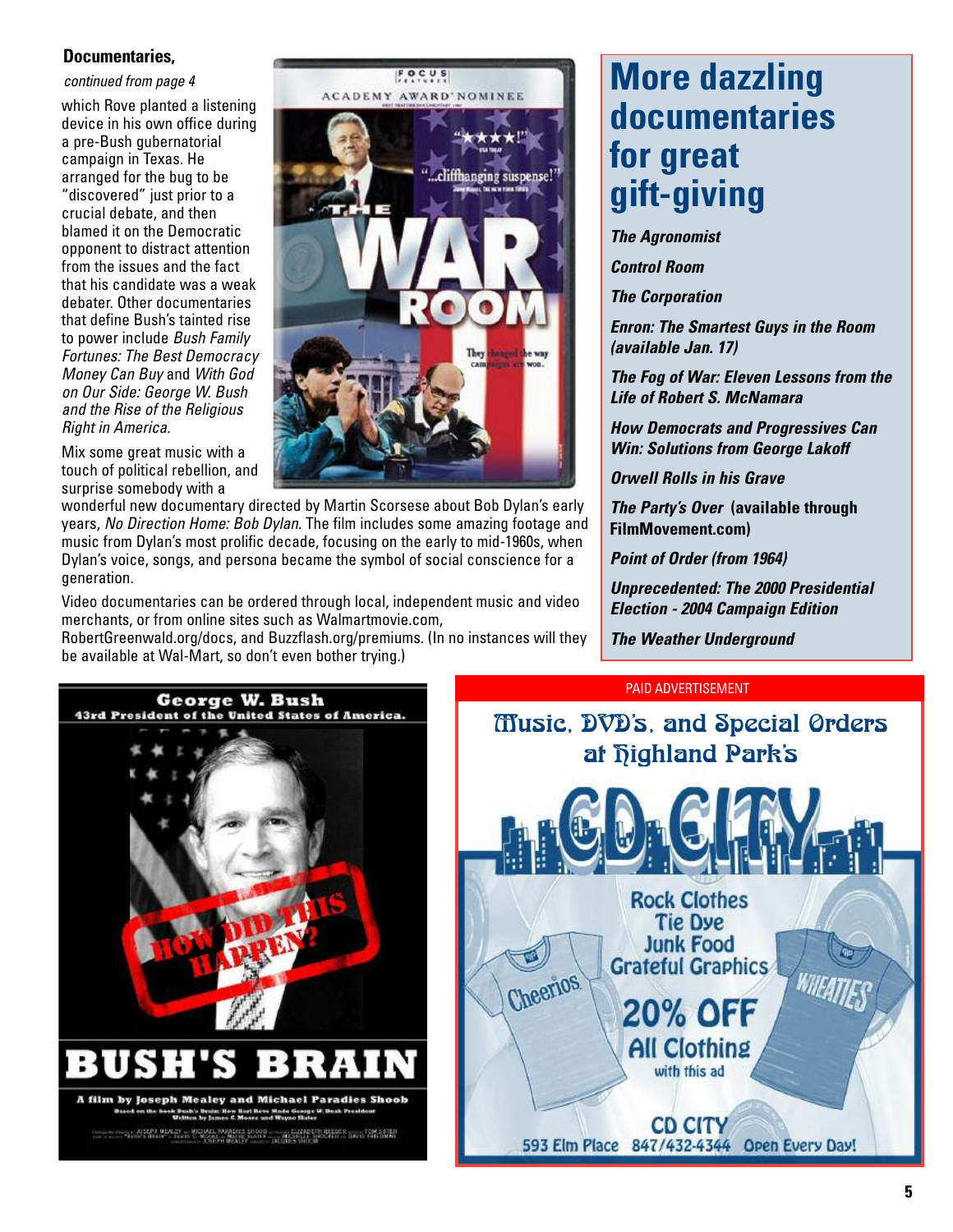## Wondering about Dems' Prospects in 2006?

#### *by David Robin*

If you want to monitor the mood of the electorate, there's a website you should know about: http:// www.democracycorps.com.

Democracy Corps was founded in 1999 by one of the country's most respected pollsters, Stanley Greenberg, along with political consultants James Carville and Robert Shrum. At least once a month, Democracy Corps carries out nationwide polling to gauge how voters are feeling about the Bush administration and about Democrats and Republicans. (From time to time, they also conduct focus groups.) There's always a summary article called "Analysis," but, for the detail-minded, they also post the actual questions asked in the poll.

I've been following Democracy Corps since September, and the reports are very encouraging for Democratic prospects in 2006. There are two persistent themes:

- Bush and the Republicans are losing their hold on the voters.
- The Democrats still haven't been able to capitalize on this trend as much as they should.

Here are just a few highlights from the last few months' reports.

Even before Katrina, the country at large was losing faith in the Republicans, with "no region in the country ... more disgruntled with Bush and the Republicans over the last nine months than the Midwest."

#### **www.democracycorps.com/reports/analyses/ Democracy\_Corps\_August\_2005\_Targeting\_Memo.pdf**

In September, after Katrina, the report stated that "the country has lost confidence in George Bush's leadership, direction, and plans for the country and, indeed, seems to have closed down on him personally and his conservative project." They showed 45% of voters saying they are "finished with him!" And the discontent with Bush was translating into trouble for Congressional Republicans, with Democratic incumbents polling much more strongly than Republican incumbents.

**www.democracycorps.com/reports/analyses/ Democracy\_Corps\_September\_2005\_Memo.pdf**

### **Impact of Bush Policies & Decisions**

|                                                     | <b>Better</b> | Worse | <b>Neither</b> | <b>Net</b><br><b>Bush</b><br>Impact |
|-----------------------------------------------------|---------------|-------|----------------|-------------------------------------|
| <b>Federal Budget Deficit</b>                       | 6%            | 66%   | 21%            | $-60%$                              |
| Gap Between Rich & Poor                             | 8%            | 57%   | 31%            | $-49%$                              |
| <b>Health Care</b>                                  | 16%           | 43%   | 36%            | $-27%$                              |
| <b>American Relations</b><br><b>With Its Allies</b> | 22%           | 47%   | 26%            | $-25%$                              |
| <b>Race Relations</b>                               | 16%           | 29%   | 48%            | $-13%$                              |
|                                                     |               |       |                |                                     |

*Source: Pew Research Center Poll, 10/8-10/2005* 

October showed "a country ready for a political upheaval in 2006."

**www.democracycorps.com/reports/analyses/ Democracy\_Corps\_October\_2005\_Memo.pdf**

The latest report, dated Nov. 14, shows a "growing desire for change and anger with Washington" along with the country's "disengagement from the Republicans." (It's about time!) The Democratic supporters are showing as much more enthusiastic in their support for their own party than are Republicans, and almost twice as many Republicans as Democrats seem to be



"winnable" by the other side. Finally,

and very promisingly, health care and energy are looking like very good issues for Democrats.

#### **www.democracycorps.com/reports/analyses/ Democracy\_Corps\_November\_2-6\_2005\_Memo.pdf**

*Stay tuned!* 

#### PAID ADVERTISEMENT

### **Del Parra Your Neighborhood Farmers Agent.**



**Call for an appointment to discuss: Auto • Home • Life • Business**

> **847.338.0190 dparra1@farmersagent.com**

FARMERS ® **Gets you back where you belong.®**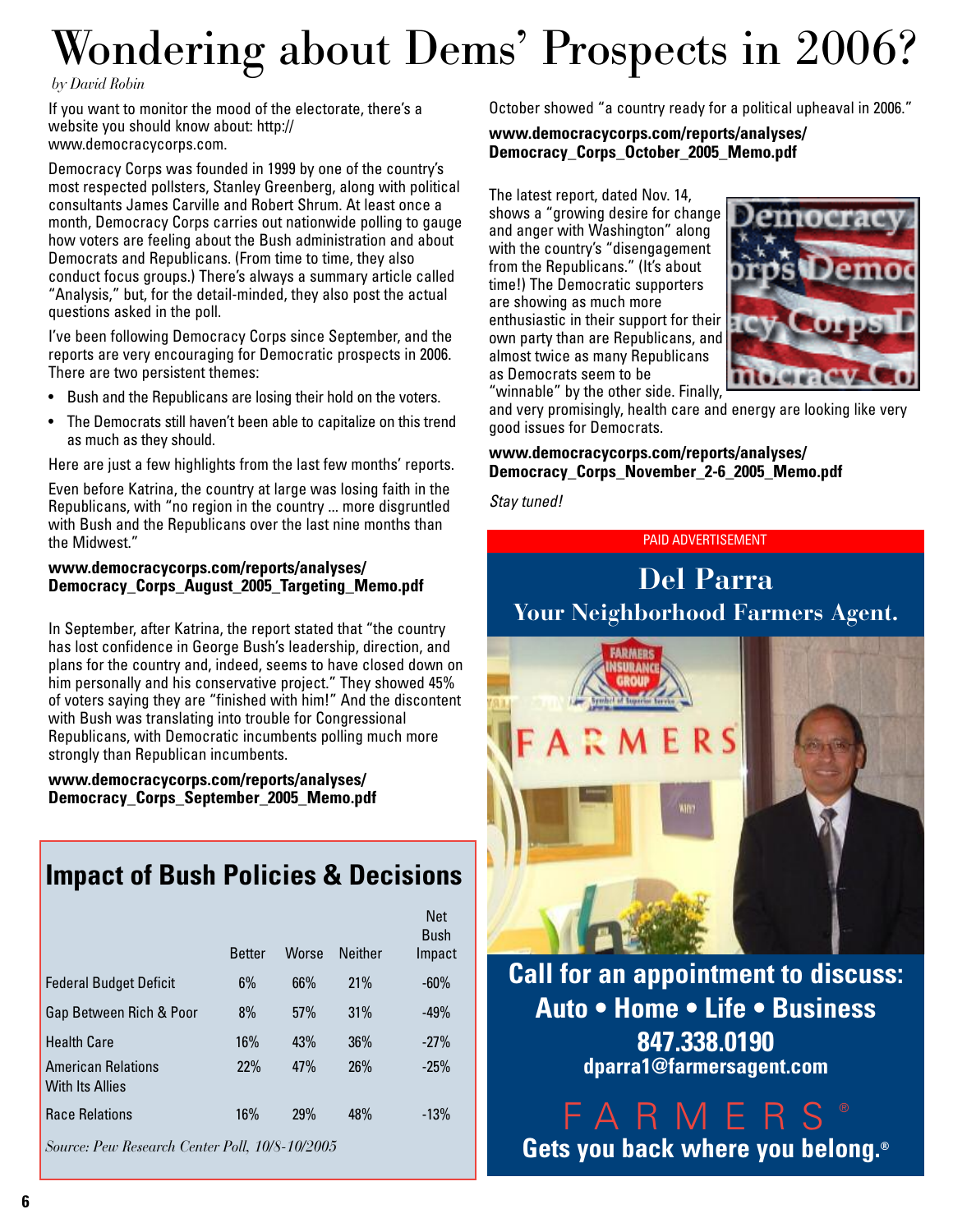# **Things To Do, Places To Be!**

Go to the "Events" link at **www.tenthdems.org** for more details on these events (possible cost, RSVP, etc.), as well as information on other events.

**Senator Barbara Boxer Talks About Her New Book**  Saturday, December 3, 3:00 p.m. **Winnetka** Congregational Church 725 Pine Street **Winnetka** 



#### **Senator Hillary Clinton in Chicago**  Saturday, December 3, 9:00 a.m.

Auditorium Theater at Roosevelt University 400 S. Michigan Avenue, Chicago

#### **Meet Senator Hillary Clinton & Support Her Re-Election Campaign**  Saturday, December 3, 7:00 p.m.

Crobar, 1512 N. Fremont, Chicago

#### **The Jewish Stake in Church and State**

Sunday, December 4, 9:15 a.m. North Shore Congregation Israel 1185 Sheridan Road, Glencoe

#### **Meet and Greet Dan Seals, Candidate for Congress**

Sunday, December 4, 2:00 p.m. Home of Jennifer Jenkins 315 Lockwood Avenue **Northfield** 

#### **Lake County Democracy for America Meetup**

Wednesday December 7, 7:00 p.m. Flanagan's Restaurant 3201 Buckley Rd North Chicago

#### **Meet Amanda Howland, Candidate for State Representative**

Wednesday, December 7, 6:00 p.m. **Oregano** 119 W. Gilmer Road, Hawthorn Woods

#### **Illinois Women's Institute for Leadership Honors Barbara Flynn Currie & Debbie Halverson**

Thursday, December 8, 6:00 p.m. Chicago Cultural Center - GAR Hall & Rotunda 78 East Washington Street Chicago

#### **Northwest Suburban Peace and Education Project**

Wednesday, December 14, 7:00 p.m. The South Church 501 South Emerson Mt. Prospect

#### **Open House for Dan Seals**

Thursday, December 15, 7:00 p.m. Home of John & Betty Sorin 630 Rosewood Winnetka

## What, Me Worry? The "DotNet" Generation Will Have Boomer Woes Laid at Its Feet

#### *by Jamie Citron*

One day in the not so distant future, my generation will step forward to take the reins of the world and sort through what we have inherited. In a month marked by ever-deadlier hurricanes, the introduction of religion disguised as science, the apathetic response to political deceit, and the imminent end of our oil supply, I can't help but wonder what kind of world it will be. One would think that with such overwhelming obstacles, America's youth would be rising to the occasion, fighting for a greener culture and a cleaner government. Instead, as a fresh college

grad thrown into the real world, I find the exact opposite.

What has happened to political outrage engulfing college campuses? More importantly, how is it that America's future generations have been wrapped up in indifference and the active pursuit of ignorance as the soothing alternative to involvement?

It seems that once the collegiate bubble is popped it remains hard to teach 22-year-old dogs new tricks. When I mention my newfound employment as an administrative assistant at a local PAC to the peanut gallery of my peers, I am met with blank stares. When I try to steer conversation to current affairs I am met with defeatist groans. I recently told a friend about Avian Flu; he responded by telling me that he preferred not to know. It was less scary and more fun. Ignorance is bliss, until you sprout feathers.

If my personal experiences do indeed reflect on a larger problem, then it shouldn't come as a surprise that a decrease in political *Continued on page 8*



PAID ADVERTISEMENT





*We Offer You Insurance Plans For:* **• Disability**

- **• Home Health Care**
	-





**• Health** 801 North Milwaukee Libertyville, IL 60048 Toll Free **877-467-6763**

> **Rene Apack** Long Term Care and Disability Insurance Advisor

*working with over 18 companies to find the best coverage for YOU!*

**7**

rene@insureyourfuture.com **www.insureyourfuture.com**